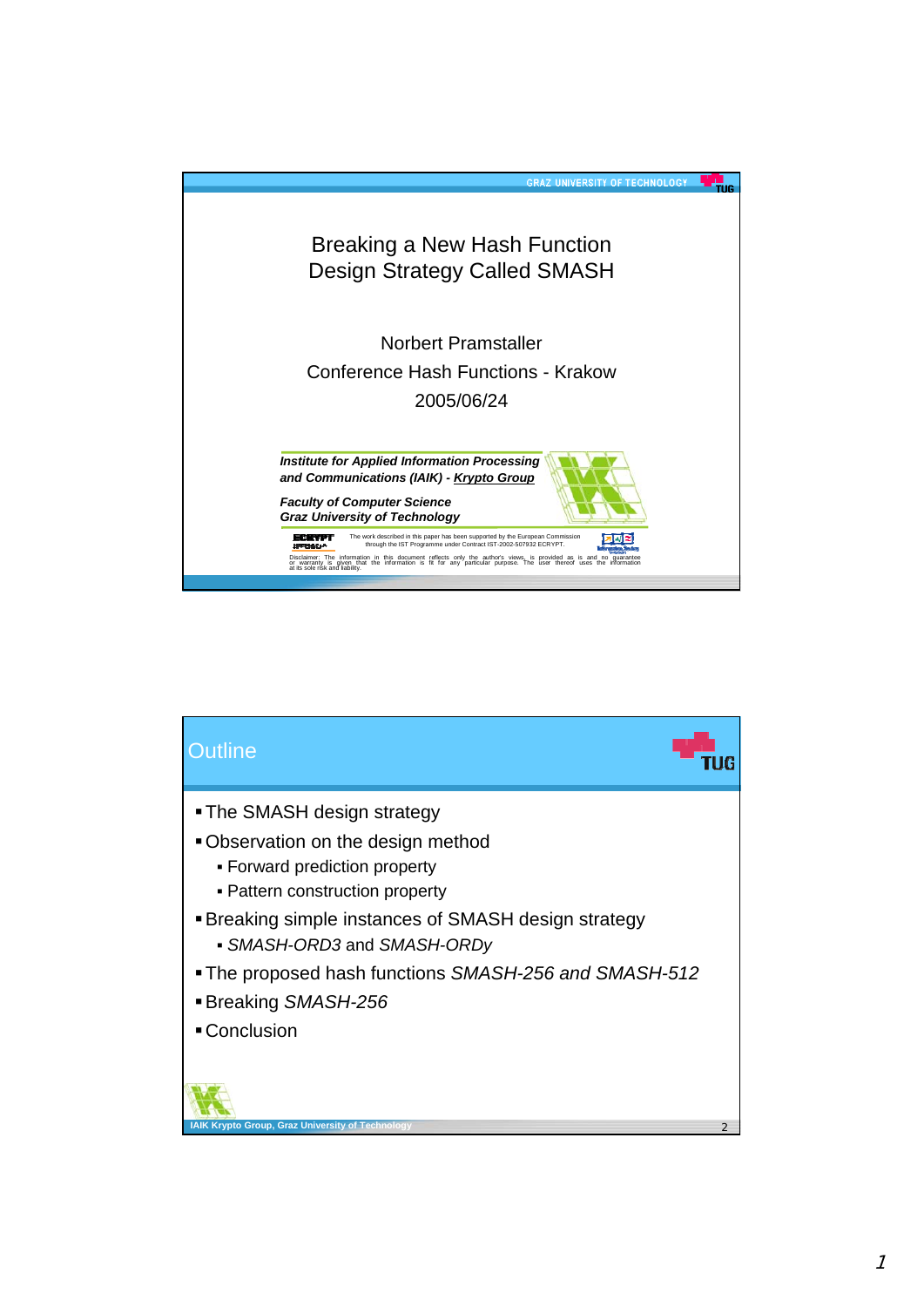

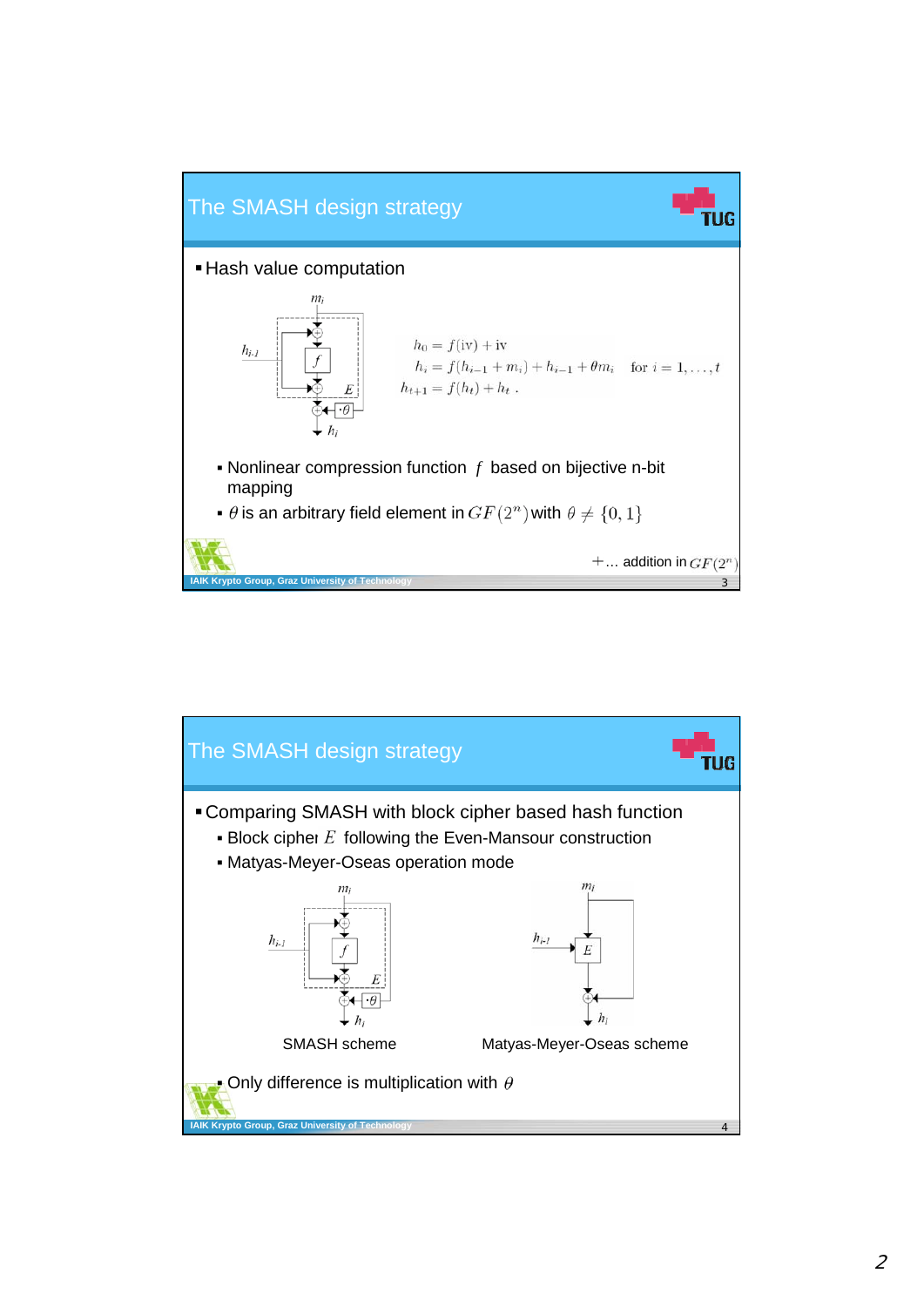

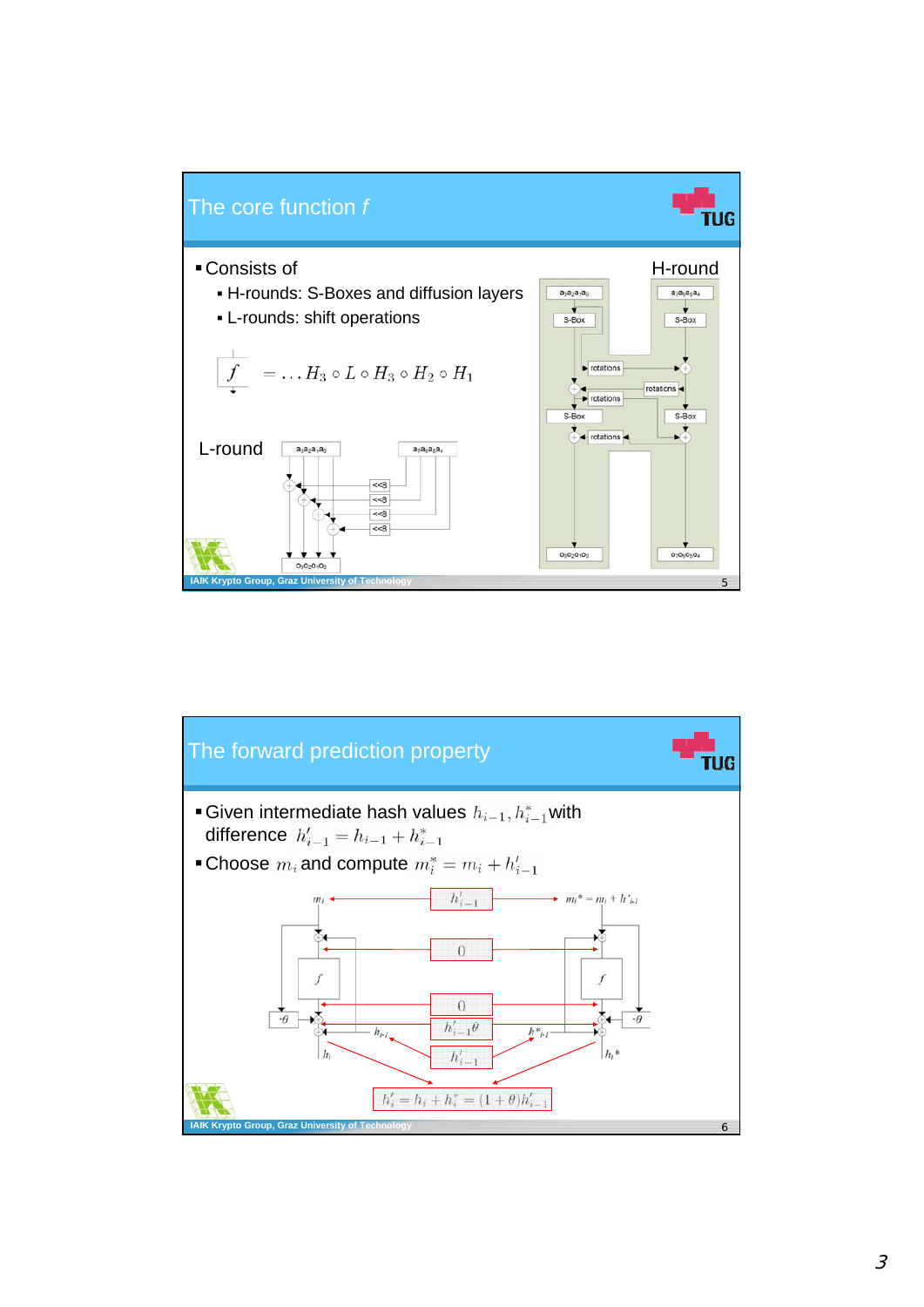

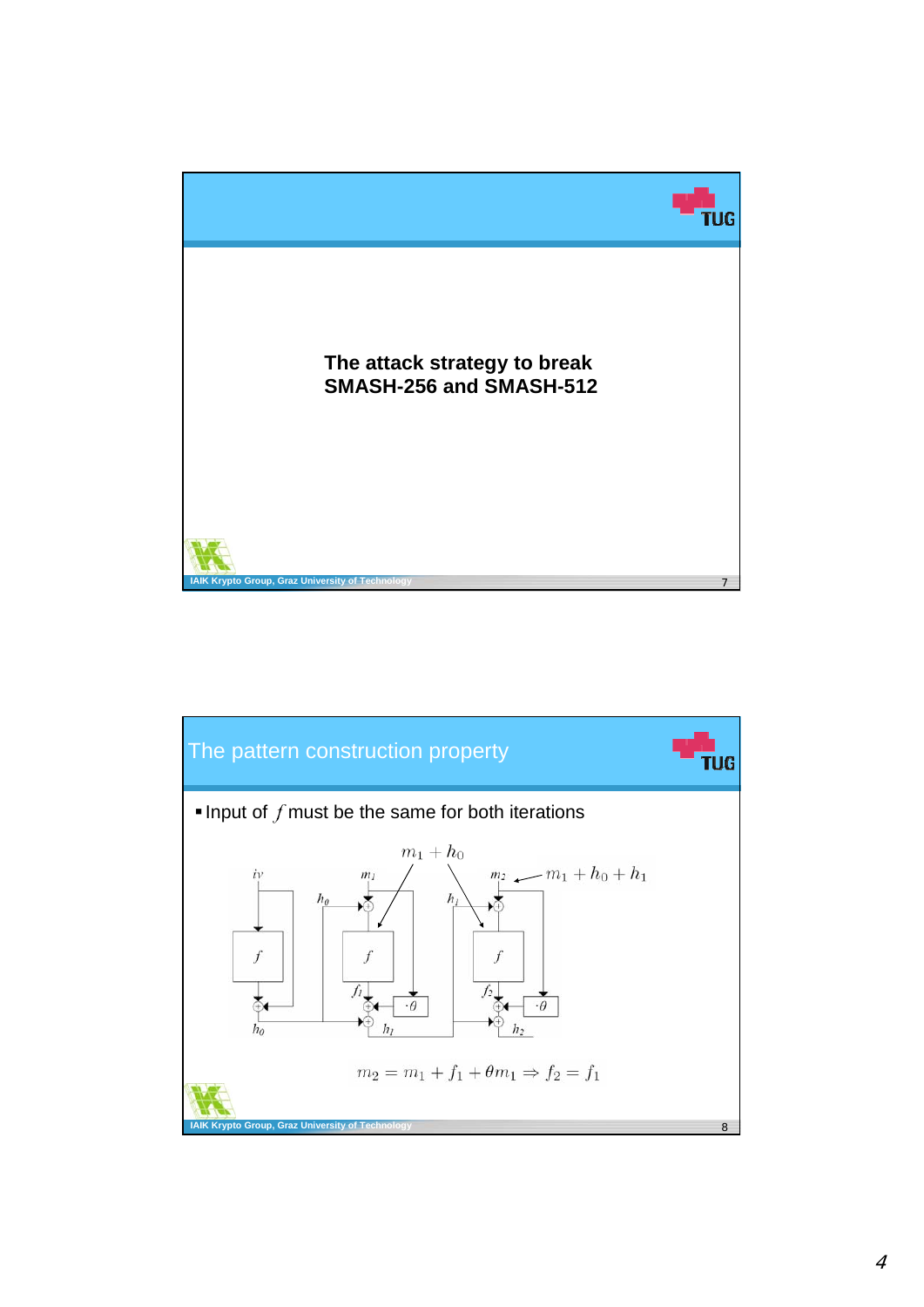

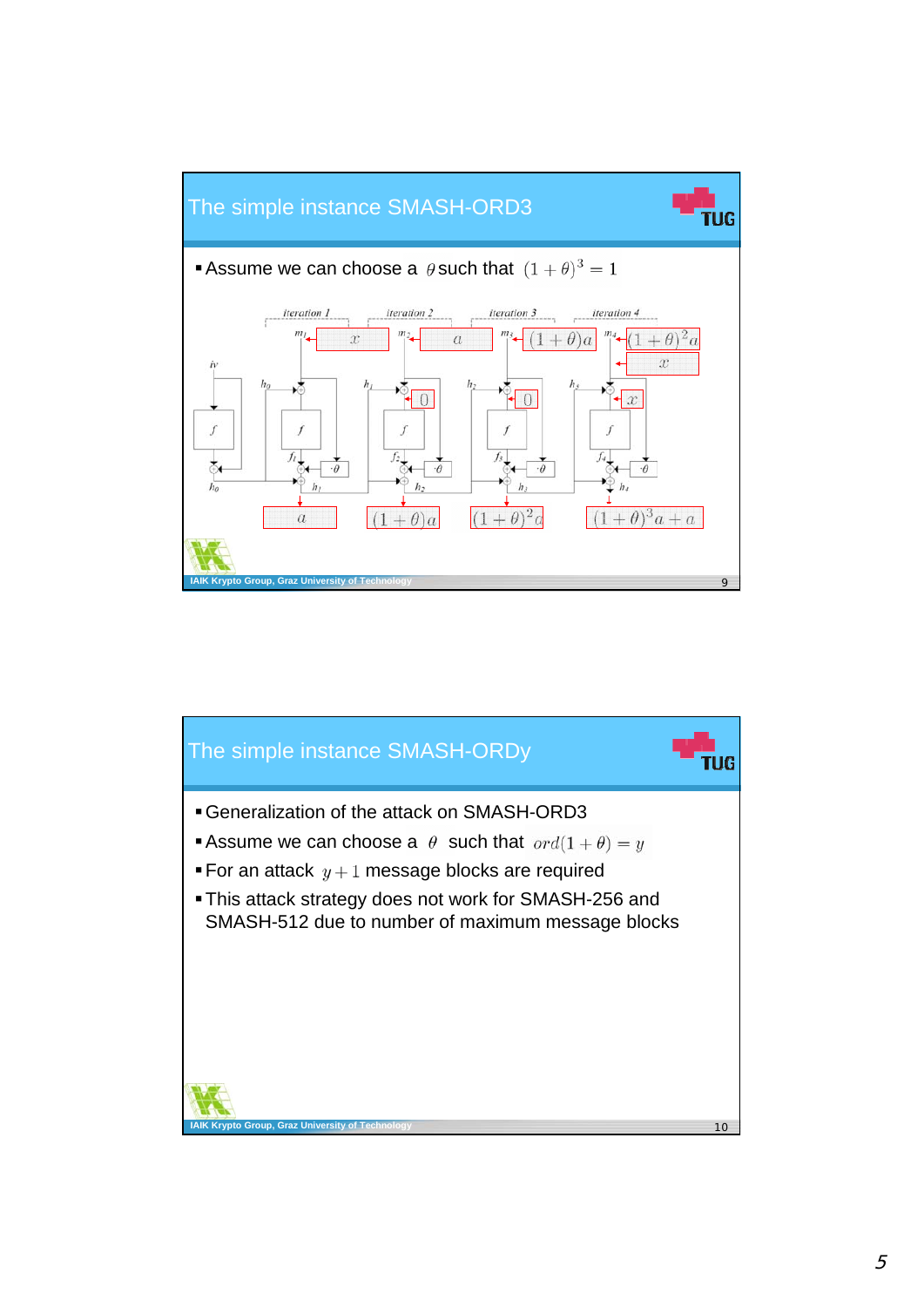

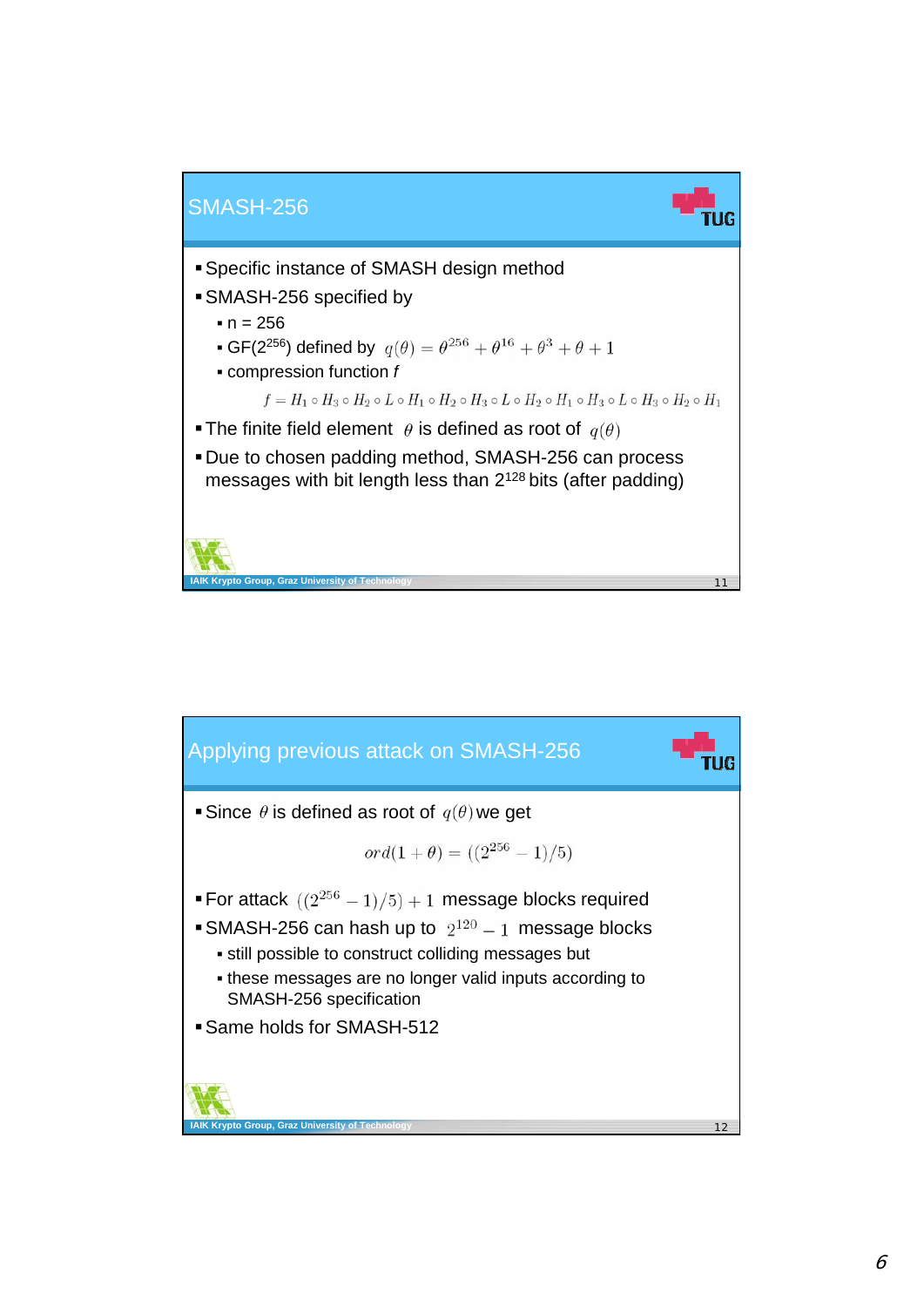

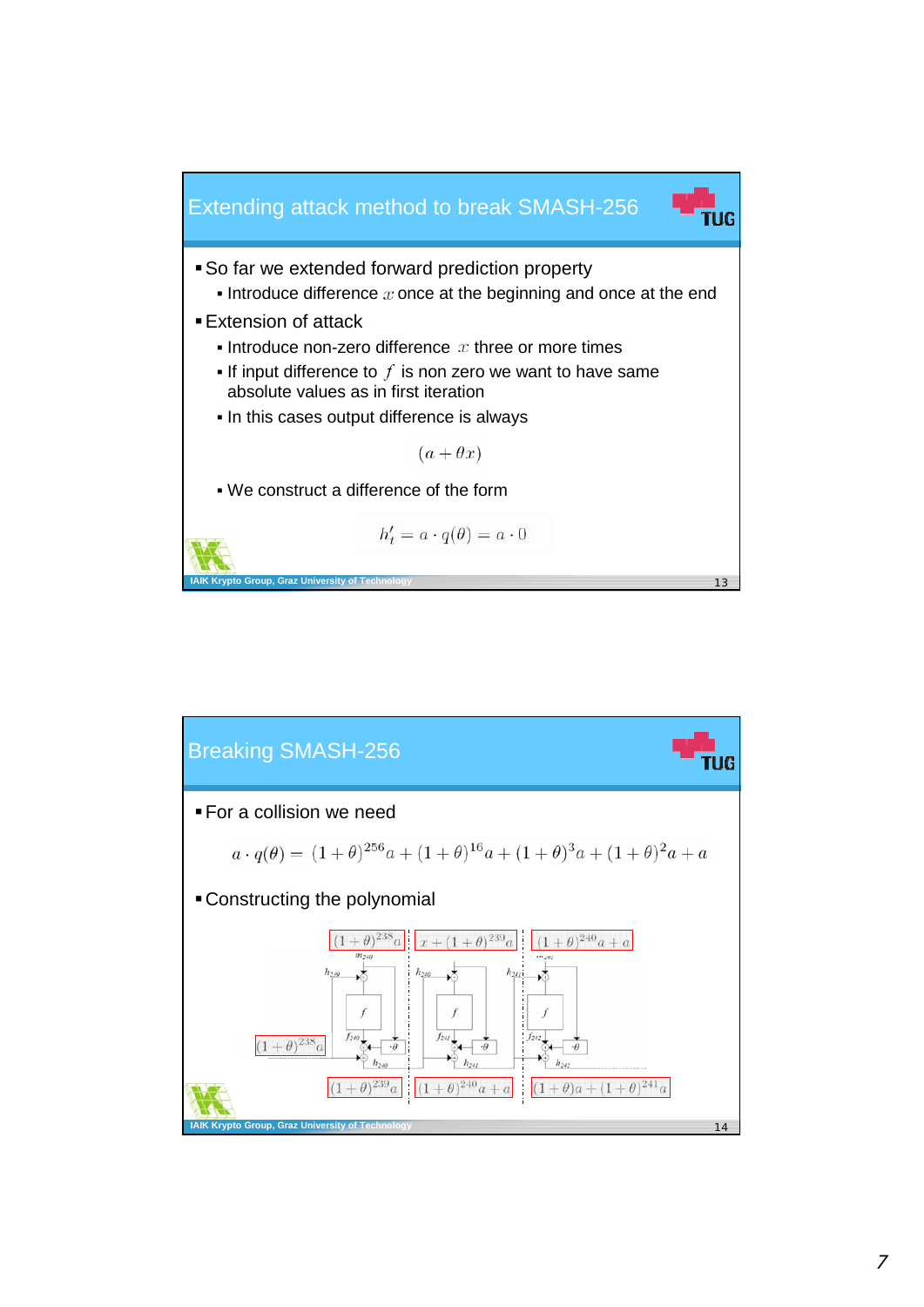

|                                                 |                             |          |                                         |                 |          | ÷           |          |          |
|-------------------------------------------------|-----------------------------|----------|-----------------------------------------|-----------------|----------|-------------|----------|----------|
| $\text{thm} > Y$ ou owe me 1000.0€<br>$\prec$ / |                             |          |                                         |                 |          |             |          | >        |
| m <sub>l</sub>                                  |                             |          | $m_2,m_{257}$                           |                 |          | $m_{258}$   |          |          |
| $\text{thm} > Y$ ou owe me 100000 $\theta \in$  |                             |          |                                         |                 |          |             |          |          |
|                                                 |                             |          | $\lt$ /                                 |                 |          |             |          | >        |
| $m^*$                                           |                             |          | $m^*$ <sub>2</sub> $m^*$ <sub>257</sub> |                 |          | $m^*_{258}$ |          |          |
| $m_1$ =                                         | 3c68746d                    | 6c3e596f | 75206f77                                | 65206d65        | 20313030 | 302e3030    | 80202020 | 20203c2f |
| $m_1^* =$                                       | 3c68746d                    | 6c3e596f | 75206f77                                | 65206d65        | 20313030 | 30803030    | 80202020 | 20203c2f |
|                                                 | $m_{257}$ = cc4a7c9c        | 9b4a99e1 | 8d275de9                                | 3a44a2e7        | 4640484b | 3cb2abb4    | f1af679f | 4e6e142f |
|                                                 | $m_{257}^*$ = 1a5d75eb      | 71ea319e | be76a60e                                | abc9278b        | 329ff04f | 5e932f4d    | cc04996a | 9e6c4183 |
| $h_{257}$ =                                     | ddc0b465                    | b42b5072 | c34ad69d                                | <b>b47c8e2c</b> | 30a36a7b | 218a7bbe    | 99ffd185 | 831e8ddf |
| $h_{257}$ =                                     | ddc0b465                    | b42b5072 | c34ad69d                                | b47c8e2c        | 30a36a7b | 218a7bbe    | 99ffd185 | 831e8ddf |
|                                                 | $m_{258}$ = 20202020        | 20202020 | 20202020                                | 20202020        | 20202020 | 20202020    | 20202020 | 2020203e |
|                                                 | $m_{258}^{\ast}$ = 20202020 | 20202020 | 20202020                                | 20202020        | 20202020 | 20202020    | 20202020 | 2020203e |
| $h_{258}$ =                                     | da7c8fa1                    | 4389e3c5 | 7299afdd                                | ad027de9        | 4c595315 | c981c2f8    | 95390053 | 37c2fa00 |
| $h_{258}^{*}$ =                                 | da7c8fa1                    | 4389e3c5 | 7299afdd                                | ad027de9        | 4c595315 | c981c2f8    | 95390053 | 37c2fa00 |
| $h_{259}$ =                                     | 2ffeac86                    | 08bc1142 | a3ddf493                                | 6455bcd8        | 673dea34 | c6365ec3    | 92b1bc79 | 15c1487e |
| $h_{259}^*$                                     | 2ffeac86                    | 08bc1142 | a3ddf493                                | 6455bcd8        | 673dea34 | c6365ec3    | 92b1bc79 | 15c1487e |